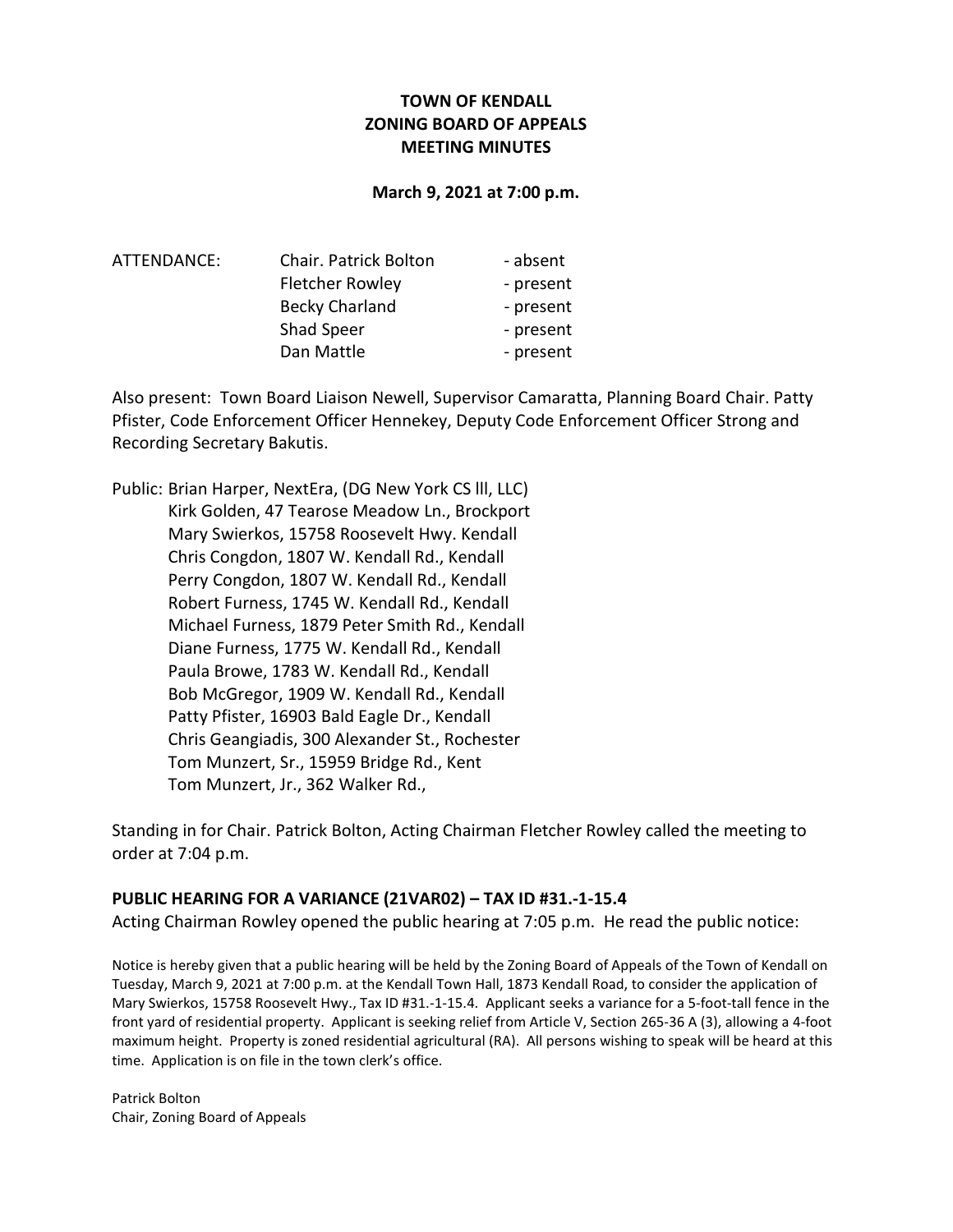Applicant was asked to explain to the board why she was seeking a variance. Ms. Swierkos told the board she would like to have a 5-foot fence constructed on her property because she has two dogs and one other dog that will be a performance agility dog and when she teachers this dog that comes from police lines, she may be able to jump the 4-foot fence just with her drive alone. She lives on a busy road, Roosevelt Hwy., and she stated there are a lot of wild animals that come into her front yard and she basically just wants to keep her dogs safe. Member Charland asked if it would be a chain link fences. The applicants answer was yes, it will be a chain link fence with double and single gates for access. DCEO Strong added she lives on an ample size lot, relatively rural where she is located. She does not feel that her three dogs and the one dog with high drive that is being trained for agility will stay in the boundaries of an invisible fence.

Acting Chairman Rowley closed the public hearing at 7:07 p.m.

The Zoning Board members discussed the appropriate criteria for the variance, they reviewed the documents submitted by the applicant. Becky Charland motioned to approve the variance, seconded by Dan Mattle. All in favor. Chairman Rowley asked for a roll call vote with the following results:

| 21VAR02 (SWIERKOS) - ROLL CALL VOTE: | Dan Mattle             | - ave |
|--------------------------------------|------------------------|-------|
|                                      | <b>Becky Charland</b>  | - ave |
|                                      | <b>Shad Speer</b>      | - ave |
|                                      | <b>Fletcher Rowley</b> | - ave |
|                                      |                        |       |

APPROVAL GRANTED: For a variance of a 5-foot-tall fence to be constructed in the front yard of residential property. Applicant is seeking relief from Article V, Section 265-36 A (3), allowing a 4-foot maximum height. Variance is unanimously approved 4-0.

## APPROVAL OF MINUTES:

Minutes from the March 9, 2021 meeting submitted by Recording Secretary Bakutis were reviewed. Shad Speer moved to accept the minutes as presented, seconded by Dan Mattle. All in favor.

## PUBLIC HEARING FOR A VARIANCE (21VAR03) – TAX ID #31.-2-15

Acting Chairman Rowley opened the public hearing at 7:15 p.m. He read the public notice:

Notice is hereby given that a public hearing will be held by the Zoning Board of Appeals of the Town of Kendall on Tuesday, March 9, 2021 at 7:15 p.m. at the Kendall Town Hall, 1873 Kendall Road, to consider the application of Frederick Stone, 1716 West Kendall Rd., Tax ID #31.-2-15. Applicant seeks variances for a ground mounted solar array with a 23-foot side set-back and a 73-foot front set-back. Applicant is seeking relief from Article V, Section 265-22 E(2) requiring a side set-back of 25-feet and front set-back of 90-feet. Property is zoned residential agricultural (RA). All persons wishing to speak will be heard at this time. Application is on file in the town clerk's office.

Patrick Bolton Chair, Zoning Board of Appeals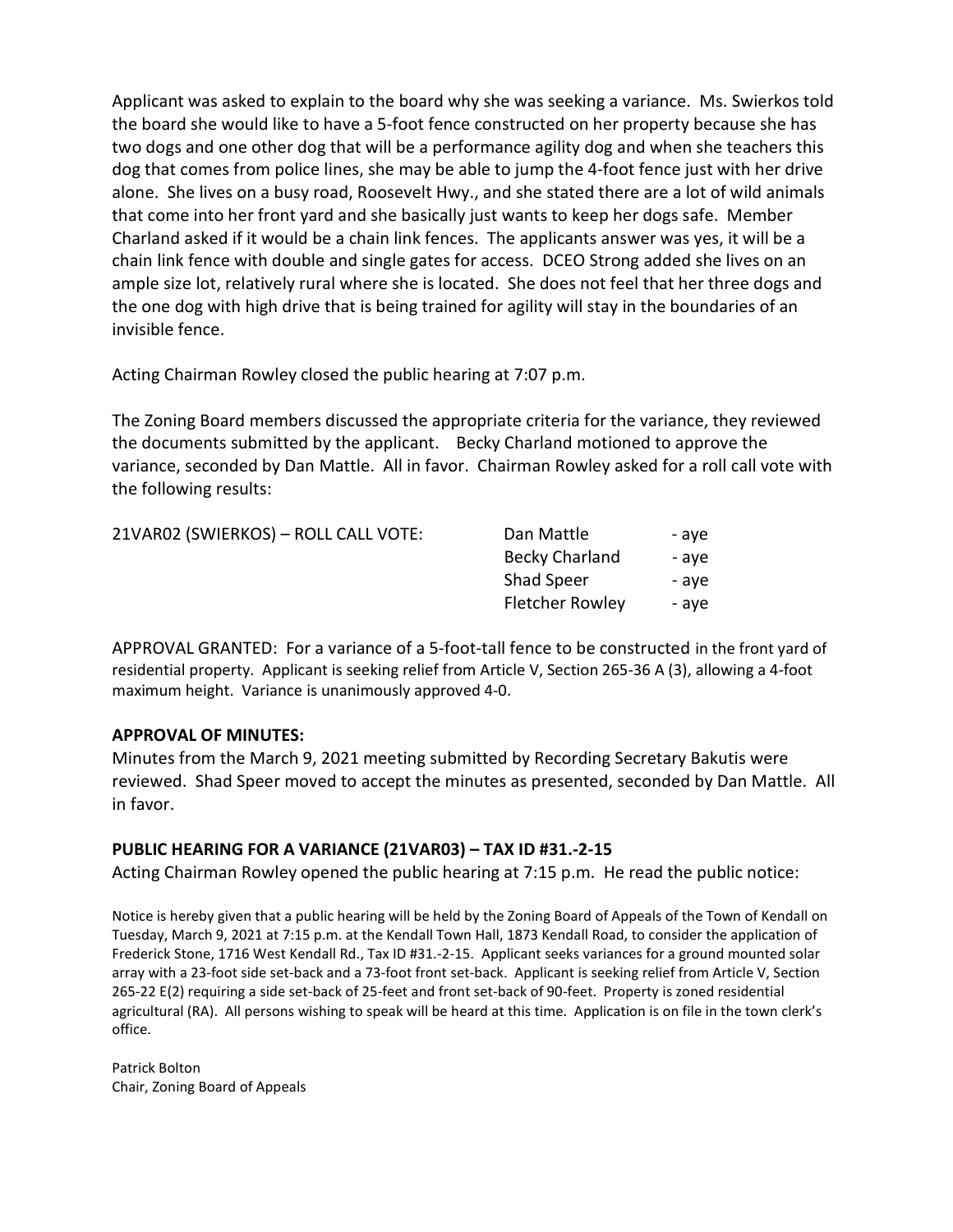Acting Chairman Rowley asked if the applicant would like to tell the board why he is seeking a variance. Applicant, Frederick Stone, was not present. His contractor Kirk Golden, Ecouis Solar, Residential & Commercial Solar Panel Installer, explained the reason Mr. Stone was not present, saying he recently had surgery. He explained to the board the reason the variance is needed. The location Fred picked on the property for the ground mounted solar array does not have enough side and front footage to meet the code. Fred Stone is seeking relief to have his ground mounted solar system to be 23-feet from the north property boarder. The front setback is 73-feet from the center of the road and to the side of the home but behind the plain of the foundation of the home. The property line kind of cuts back to the south, so if they move the array so many feet off the road, they get back in to close to the house and the house will shade out the array. The 23-feet was figured off the fence line, he says there may be another actual 2-feet on the other side. They are behind the front of the house, behind the foundation, Kirk tells the board that location is optimal for picking up sunlight. Dan Mattle asked if it was north of the house, Kirk answered yes. Dan asked is 17-feet to the west going to make that much of a difference, Kirk answered yes and explained instead of the line being straight the line will cut in on a diagonal to the house. He said it could be moved a couple of feet, but they figured it is a generous distance off the fence Fred has there and he also plans on planting Norwegian pine behind it. Fletcher Rowley said he does not see any line that is deviating any other property. He had Kirk show him on the map where the array is located. Kirk said Fred's fence is kind of along that line and if they move the array up, they will get shading and around 3 o'clock they start losing sunlight from the trees that will cast a shadow, from the east it would be great though. Shad Speer asked was a building permit on the property when you went there to do the work and Kirk said no and proceeded to tell the board that they hired an engineering intern for the summer and the intern did all the paperwork and designed drawings for the job, but he never filed the paperwork and that he left it in the bottom of his desk when he left. When Kirk's company found the paperwork for the application, he tells the board they sent it all into the town. Shad questioned him again, asking when you went to the job site didn't you see there was no permit. Kirk said that is correct, and when they sent in the paperwork it was several weeks before they called back to see what was going on with the permit. Kirk told the board he thought the biggest concern would be the location from the road, not the two feet from the line. Fletcher told him that the road frontage would be the most percentage of the area variance. Dan Mattle told Kirk he feels it is possible in the wintertime the weather may infringe on the solar array but not during the summer. Kirk said if they move it, there are gas lines and trees that are probably 50 to 60-feet in height. Fred would have to clear out the trees and move the gas line.

### No public comment.

Acting Chairman Rowley closed the public hearing at 7:23 p.m.

The Zoning Board members discussed the appropriate criteria for the variance, they reviewed all the documents submitted by the applicant. Dan Mattle suggested to the contractor to have the applicant move the solar array the 90-feet on the north side and told the contractor if you don't know where the line is you should find out first. Dan told Kirk it's not very far to move it and the room is there to do so. Kirk said it will cost around \$3,000. to move it. Dan told him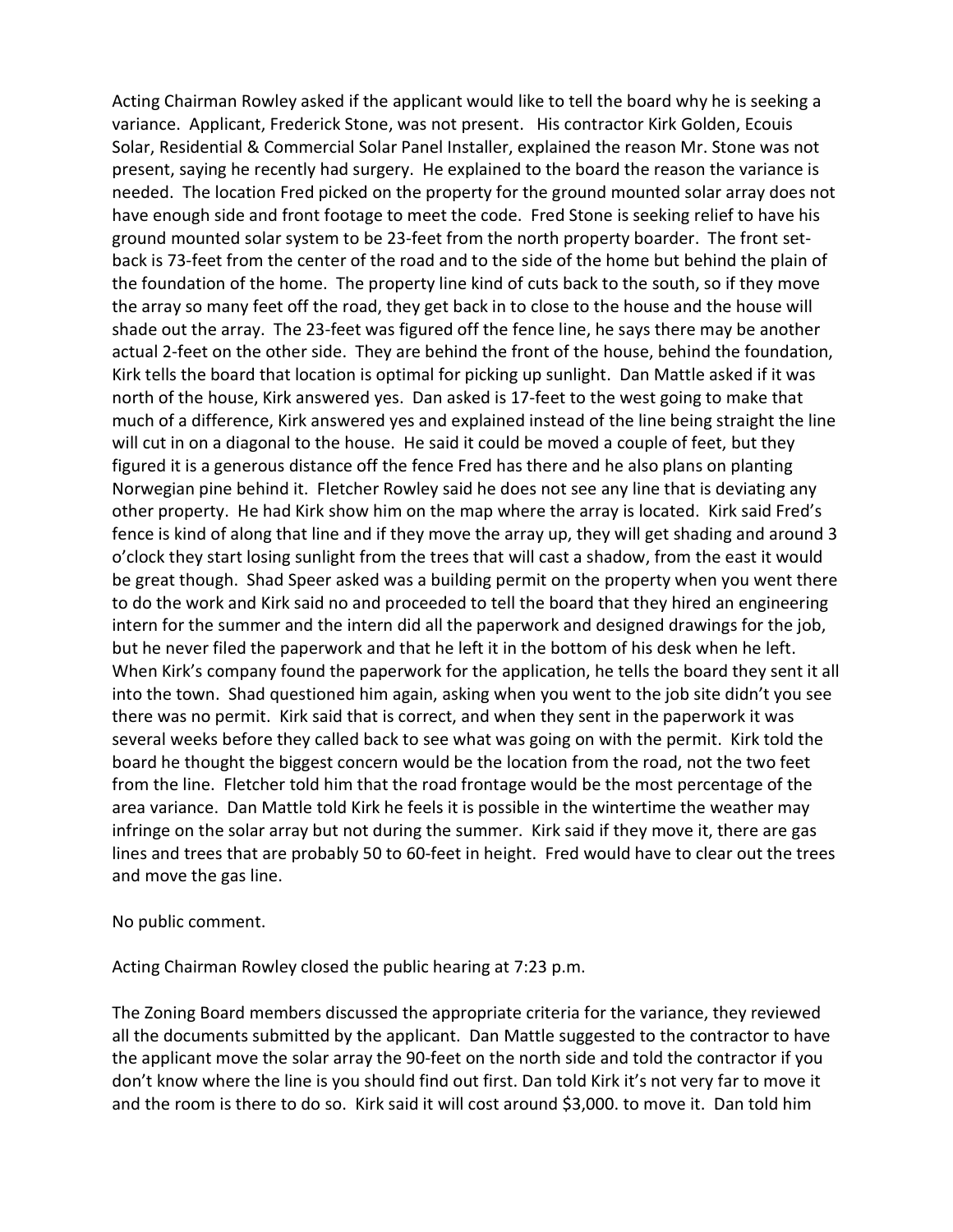you did the work without a permit. Kirk admitted that was a mistake and when he found out about the case, he called the CEO but it was hard to reach him because he is only in the office one night during the week and he himself works all week long. He said it was not easy to attend tonight's meeting because he works so far away sometimes. He told the board in the twenty years he has been in business this is the first time he didn't have a building permit in on time and the whole reason for that is everything for them is financial. He said they are out another \$10,000 dollars until they can get the building permit submitted. To move it over to the area where Dan suggested in the woods, Dan said it would take 2-feet to meet the 90-feet from the road and the 25-feet from the north line, Dan told him you're not far off and Kirk said it is when they have to dig everything up going all the way to the applicants house, they would have to take all the wire out and move it, take the post and cut all the cables that hold it down, take all the panels off, take it all apart, pick it up and move it, put it all back together, put the array back on, re-dig the trench, re-pull the electrical wire and line. Dan asked Kirk you didn't know all of this before you installed everything, Kirk said he had no clue. Shad Speer said he still goes back to the fact that there was no building permit, how do you know as a contractor that there is no building permit on the job site. Kirk said he does not go out to the job site, his crew does, they do not understand those things, the business aspect of the company. He said that was the whole reason they hired an intern and that was not cheap, especially during Covid-19, their business is hurting. Kirk told the board normally he has about twenty jobs at this time of year, he has zero. He told the board so from now to the rest of the year he has to find jobs. He is working in Mendon right now, that should last about 3 to 4 months and after that he will probably have nothing. Because of Covid-19 he cannot promote his business either door to door or the NYS Fair other fairs and put up a booth, etc. He told the board he will do whatever they tell him he has to do, but it will be a hardship to do what was suggested. He apologized to the board and said this is not his policy or how he does business, but they had an intern who made a mistake and now they're trying to fix it, he added people do make mistakes. Acting Chair asked for a motion. Shad Speer motioned to deny the variance, seconded by Dan Mattle. All in favor. Acting Chairman Rowley asked for a roll call vote with the following results:

21VAR03(Stone) – ROLL CALL VOTE: Dan Mattle - nay Becky Charland - nay Shad Speer - nay Fletcher Rowley - nay

APPLICATION DENIED: For a variance of 23-feet from the north property line and the front setback of 73-feet from the center of the road and to the side of the home but behind the plain of the foundation of the home. Tax ID #31.-2-15. Applicant is seeking relief from Article V, Section 265-22, requiring a 25-foot side setback and a 90-foot front setback. Area variance is unanimously denied 4-0.

### PUBLIC HEARING FOR A TAX ID #31.-2-27

Acting Chairman Rowley opened the public hearing at 7:30 p.m. He read the public notice: Notice is hereby given that a public hearing will be held by the Zoning Board of Appeals of the Town of Kendall on Tuesday, March 9, 2021 at 7:30 p.m. at the Kendall Town Hall, 1873 Kendall Road, to consider the application of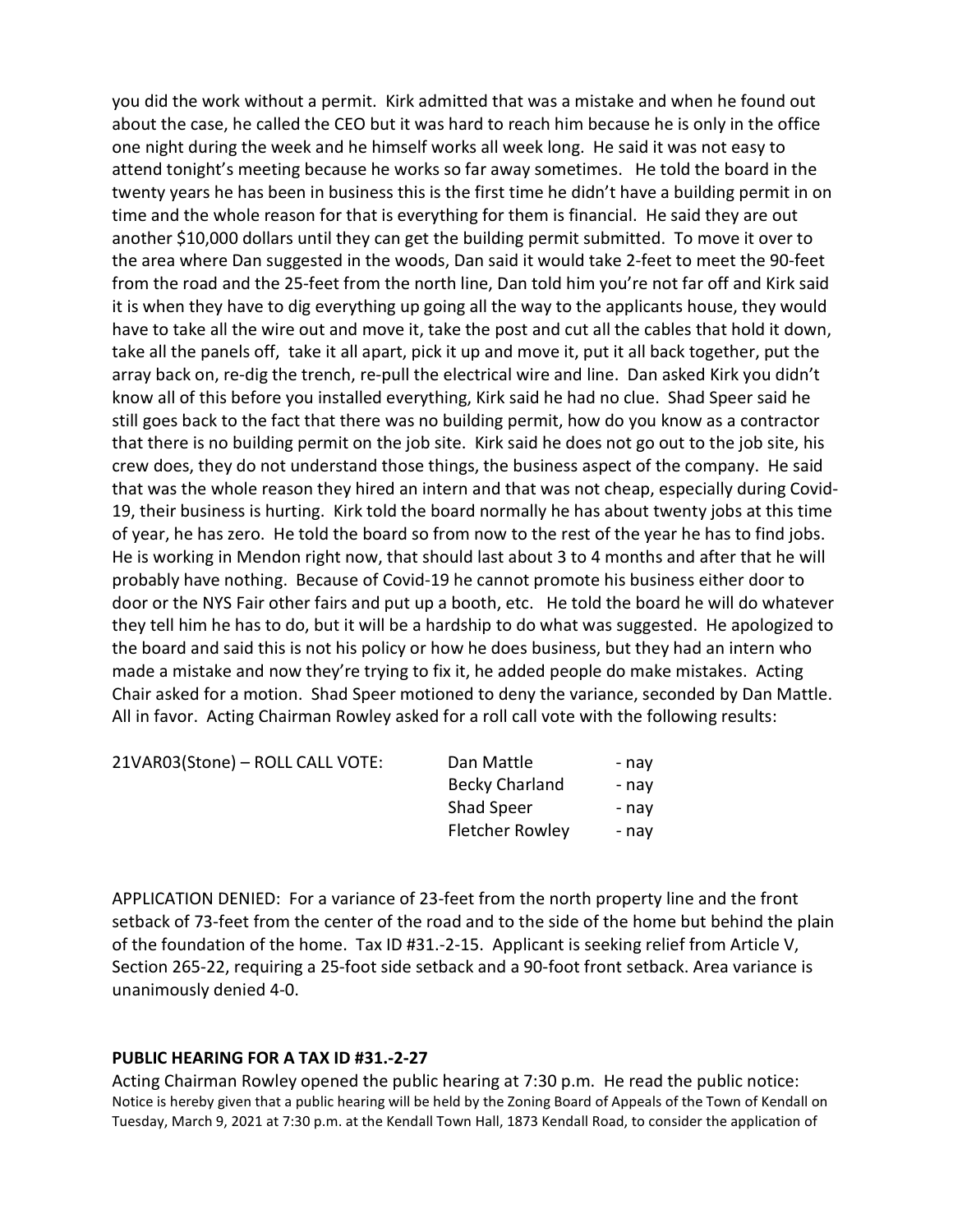DG New York CS lll, LLC., Tax ID #31.-2-27. Applicant seeks a variance for a ground mounted solar energy system on a parcel with 45-feet of frontage. Applicant is seeking relief from Article V, Section 265-22 E(2) requiring 140 feet of frontage. Property is zoned residential agricultural (RA). All persons wishing to speak will be heard at this time. Application is on file in the town clerk's office.

Patrick Bolton Chair, Zoning Board of Appeals

Acting Chairman Rowley asked if the applicant would like to introduce himself to the board and public attendees and give a general overview of the project. He said, I'm Brian Harper with NextEra Energy, we're an energy company from South Florida, our company is doing several projects across central New York right now with community solar. This is one of the projects we are constrained as far as the area we are allowed to go to in general, we have to be close to electricity, a distribution line. In Kendall there is a huge 34.5 kb line, and it runs across the old railway easement. We approached two landowners and one responded back to them, which was Mr. Munzert, we submitted our initial electrical design to National Grid, and they came back with reasonable prices to have upgrades done and still be financially reachable. The original design had it coming from the north where the cell tower road is, but we need a 20 foot road to get into the project, it is something the town requires. We are unable to have a 20-foot wide road were that current road is. Our only other option is to come in through this smaller area in the middle of the project, that brought us to this latest round, the planning board sent us to this board to get approval for the area variance to move the road to the south. Shad Speer asked Brian if they had any other options or if they spoke to any other landowners for some kind of agreement for a wider area. Brian said it was brought to their attention the Furness's were open to the idea to have a temporary access road during construction, he said that is how it was presented to him. He had Chris go out and speak to the Furness's along with the company's construction manager, 1) to just give them a better idea from the construction standpoint; how many cars will be going by, what the dust would be, they would put a temporary fence in there during that time. They know the road is skinny, it's a 40-foot road, there's not very much on either side, there having a temporary construction fence come in there to mitigate any sort of hazard there during construction. When it's operational its once every three months there will be a truck going in there. To go back to your initial question, we did talk to them, he said he doesn't know what the latest is on their feelings on giving them the temporary access road. Brian said he knows, they had thought of what the project was initially and it kind of moved because of the DEC setbacks, we had the project squished as far back as possible into the corn field, the DEC came back and said they needed 150-feet buffer on all their wetlands so it kind of squished the project up and to make it economically feasible for this project they tried to maximize the land. You can't see it on this map, but they will have a row of trees and the project is moved closer towards W. Kendall Rd. Brian said again for the variance he doesn't know if solar projects are linked to what their discussing tonight as far as the variance for the road. Fletcher Rowley asked Kirk, couldn't you find a different access road, he knows that is awfully narrow, he went by there and noticed a telephone pole that is in play and will probably have to be moved, he doesn't know, he asked Brian if he could see a wider apron coming off of that secondary road coming off that secondary road a lot better than coming down through between those two houses. Brian said he thinks that's the right thing to do, working with the Furness's if they're still willing and able to have a temporary construction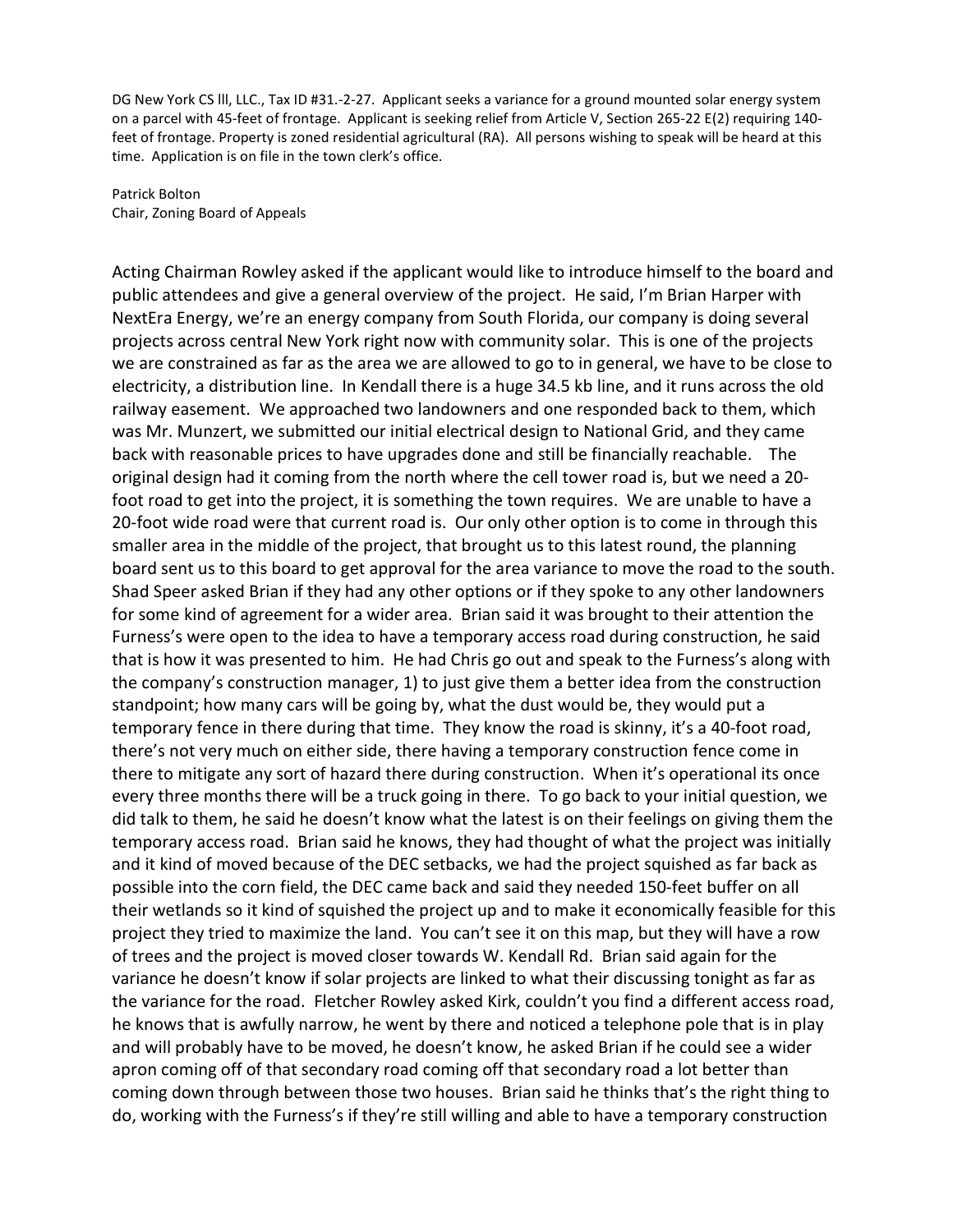road going across their property. But again, back to what we're discussing tonight, the variance on the road frontage, if we have a permanent road running there, we still need a variance. Brian said they're willing to work with everyone and put a temporary construction road in. Becky asked how long the trucks will be coming in and out and during what months. Brian said about 4 to 6 months and the time of year will depend on when they can start. Shad asked CEO Hennekey if this went to the CPB and CEO Hennekey told him no the county did not hold a meeting because there was not enough on the agenda. Deputy CEO Strong added the county returned it back to the town to let this board act on it.

Acting Chair. Fletcher Rowley asked if any attendees would like to speak or ask a question:

- 1) Perry Condon, 1807 W. Kendall Rd. He felt the original idea of the project being back by the woods was feasible, but he does not like the idea of it being moved toward W. Kendall Rd. He's afraid the temp. road will be right in the middle of a ditch in that area, and it fills up awful when it rains, snows, ice. He lives there and has to clean it out.
- 2) Paula Browe, 1783 W. Kendall Rd. She added on to what Perry said, she said when the water backs up from their back yard to where they want to put the driveway, they will be flooded from time to time when they have the extra rain, snow, and ice. It's definitely not a spot for anybody to be there during those certain times.
- 3) Bob Furness, 1745 W. Kendall Rd. He lives on the adjoining property where the so called project is going to take place. He has asked for some sort of guess of how big it is going to be, how far it's going to be from the road. He feel's nobody knows nothing, or nobody is saying anything. He feels he will be punished the most because of the road frontage he has. If it's going to be 200-feet behind his house or 200-feet from the road, that's what he gets to look at all day. He thought at the beginning they were talking of it being back by the tower, that would be something different he said, but now they're up by his back yard. He's concerned his property value will decrease. Himself and his wife are not happy about the trucks driving back and forth that close to their house.
- 4) Travis Gascon, 1739 W. Kendall Rd. Said he's Bob Furness's adjoining neighbor, own's the property back to the cell tower next to the Hojack. He says this company never contacted him or informed him of anything and they want to build on the side of his property. He is concerned of the value of his property and what's in it for him and his neighbors. The thing that makes sense to him is to parcel off his land next to the Hojack, but he says he would never do that. Working in his yard and seeing all the geese out there is unexplainable, it's a beautiful sight, he doesn't think the solar panels will be.
- 5) Mike Furness, 1879 Peter Smith Rd. He said when they talked about putting it back by the woods, they really did not want it back by the cell tower, but something they could live with, maybe. Now he says the other day these guys came out and Mike ask them where you are putting it and they tell him right there as close to the lot line as they can, right behind his lawn is a ditch and a fence, its just going to be on the other side of that, Mike says there's no way. Mike expressed to the board that 40-feet between the houses isn't big enough, not even close. He feels they need to get more information out there so they can understand what is going on, otherwise his parents aren't going to agree to anything.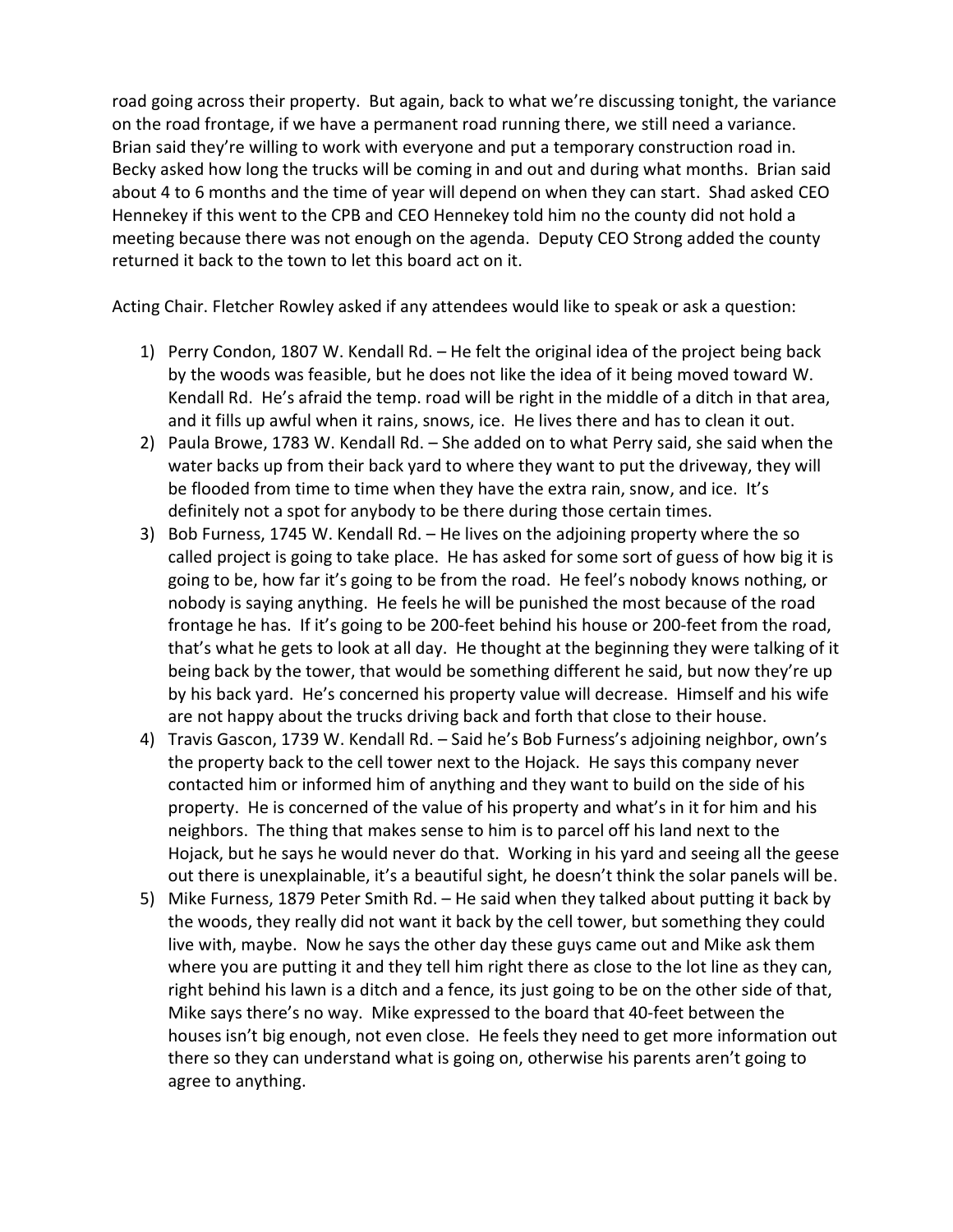- 6) Perry Congdon, 1807 W. Kendall Rd., Feels the town should put up some information for the people ahead of time. He said he found out from a neighbor. He said they didn't fight the one going up back by the woods, in fact they were almost ready to have it put back there, not all a sudden it's going up by the road.
- 7) Travis Gascon, 1739 W. Kendall Rd. Asked how it is considered Agricultural Residential (AR). Dan Strong explained that is the zoning classification within the town. The zoning classification is Agricultural Residential (AR) and then your allowed certain uses within that district. Travis said he understands the term, he just wants to know how the solar is considered agricultural. Dan explains, the way it is figured in that term is the way the town law reads regarding these major solar farms, the town law reads in Section 5C, a major system or solar farm can be permitted in any district in the town of Kendall when authorized by a site plan review and a special use permit from the planning board. And then it goes into different terms and conditions. Dan say's that's how it evolved into how it is allowed into agricultural residential, it's not considered a typical agricultural operation.
- 8) Mrs. Furness, 1745 W. Kendall Rd., expressed concern of the trucks going in and out along side and in between her and Paula Browes houses. She does not like the thought of it especially when her grandchildren will be playing outside.
- 9) The public attendees had concerns regarding notifications of public hearings, notices, etc., CEO Hennekey and Strong explained to them how publication of the hearings, letters going out to neighboring properties and the information that is available for reviewing is in the town clerk's office to view anytime during business hours.

Acting Chairman Rowley closed the public hearing at 7:54 p.m.

Acting Chairman Rowley stated, it sounds like there are some real concerns that residents have so he feels along with the members of the board that this variance should be tabled at this time. He asked for a motion. Shad Speer motioned to table the variance to have more time to gather more information and possibly another scenario for an entrance and then schedule another hearing. Seconded by Becky Charland. All in favor. Acting Chairman Rowley asked for a roll call vote with the following results:

| (DG New York CS III, LLC.) Tax ID #31.-2-27 - ROLL CALL VOTE: | <b>D</b> an Mattle     | - ave |
|---------------------------------------------------------------|------------------------|-------|
|                                                               | Becky Charland         | - ave |
|                                                               | <b>Shad Speer</b>      | - ave |
|                                                               | <b>Fletcher Rowley</b> | - ave |

APPLICATION TABLED